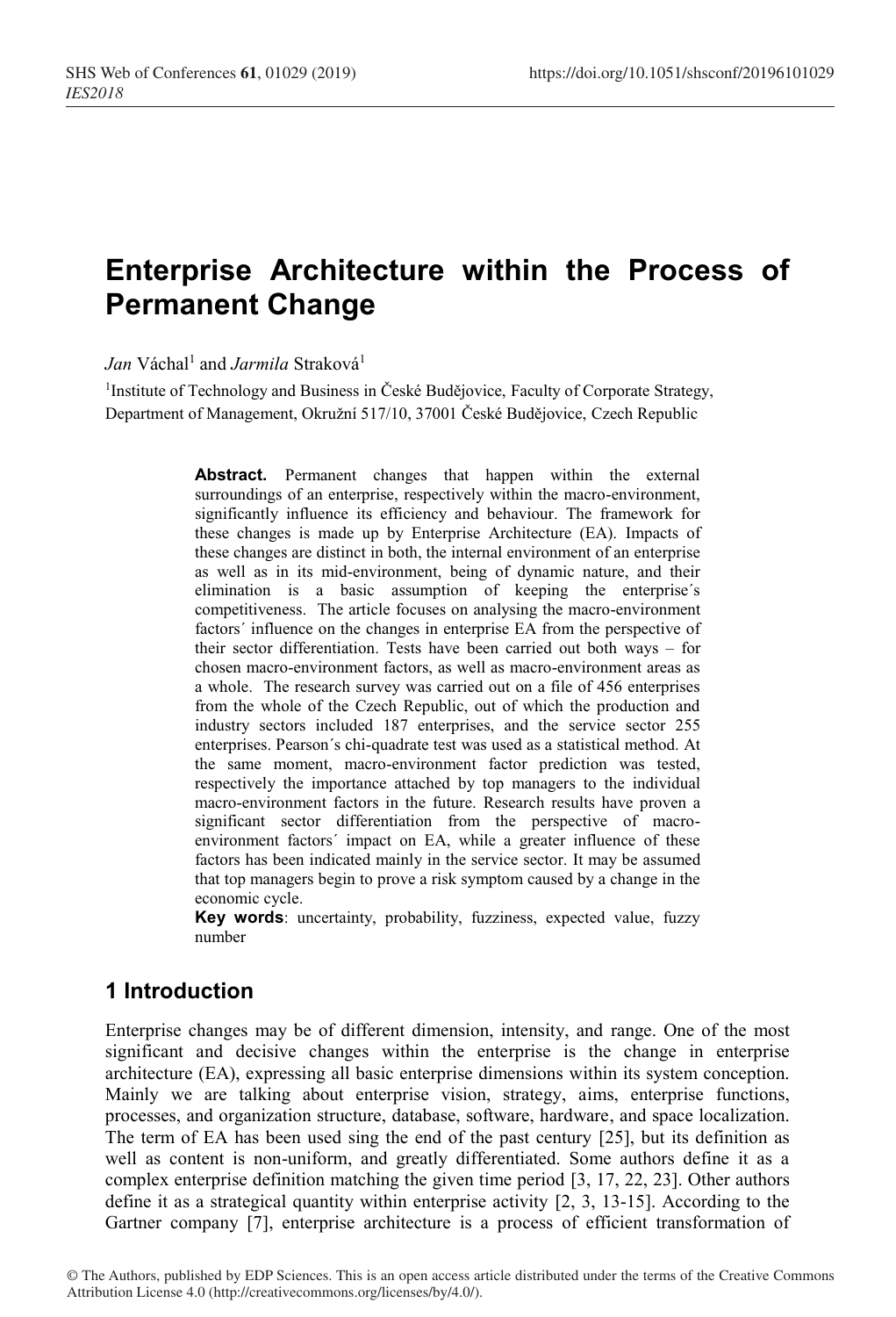enterprise vision and mission into enterprise change via creation, communication, and improvement of key requirements, principles and models that describe the enterprise´s future situation, and enable its development. Some authors [6, 12, 24] integrate enterprise architecture within information enterprise systems to reach enterprise aims while managing IT sources more efficiently, flexibly, and transparently. Recent works include professional interviews, case studies and surveys that are prepared with a broader focus on the EA management in organizations both in the commercial and IT context [8, 20].

Changes happening in enterprise architecture result mainly from a globalizing external enterprise environment. They reach both, the enterprise mid-environment and internal enterprise resources; in total they reach the complete enterprise architecture. In real enterprise practice dynamic process [4] in EA change set happens aiming to keep competitiveness and sustainability [15, 18]. These changes are marked by a range of authors as strategic changes [2, 3, 15, 23], as decisive changes by other authors [13, 18]. Classification of these changes is introduced by Veber [23], and the term of ´a great change´ is being introduced too, Christensen [10, 11], on the contrary, understands it as a ´breakthrough´ change. According to Dan Schendel and Charles W. Hofer [21] a process dealing with enterprise strategy, such as a change in enterprise focus, in resource use, competition advantage, market position, suppliers and buyers may be understood the strategic change.

The aim of enterprise architecture and its innovation is to react to constantly changing competition environment. Enterprise architecture transformation process is dependent on targeted implementation projects including all basic process areas of the given enterprise [9, 19]. To manage organization changes, Lapalme [16] perceive enterprise architecture and project portfolio management as the most important pro-growth and value-creating enterprise tool. The architecture framework TOGAF describes the methods of creation, management and application of framework and information systems used for creating a model of developing business architecture [1]. TOGAF (The Open Group Architecture Framework) is owned and managed by The Open Group consortium. This non-profit consortium consists of a number of experts from the whole world. TOGAF has many key components, one of them being the ADM (Architecture Development Method) as a process-based model for creating and managing the development and changes of business architecture [5]. Enterprise architecture is a managers´ tool for an efficient and flexible decision-making within changes in an enterprise so that the enterprise is able to exist in a long-term period. The submitted article focuses on the external environment's influence on the EA nowadays even predicting future development.

## **2 Methodology**

The testing set included 456 enterprises from the whole of the Czech Republic. Enterprises were broken down from the perspective of size categorization, sector differentiation, and scope. The set from the perspective of enterprise size categorization included 109 microenterprises (up to 10 employees), 140 small enterprises (up to 50 employees), 124 medium enterprises (up to 250 employees), and 83 big enterprises (more than 250 employees). From the perspective of sector differentiation, 187 enterprises came from the sector of production and industry, 255 enterprises from the service sector. The research survey was done through a vast questionnaire survey focused on the issue of enterprise environment, respectively its individual components (internal enterprise resources, mid-environment, and macroenvironment), and strategy. Using Pearson´s chi-quadrate test, macro-environment factor dependence/independence has been determined (individually as well as for the macroenvironment area as a whole) on the profitability of enterprises, respectively their influence on EA from the perspective of sector differentiation. Tests have been carried out on a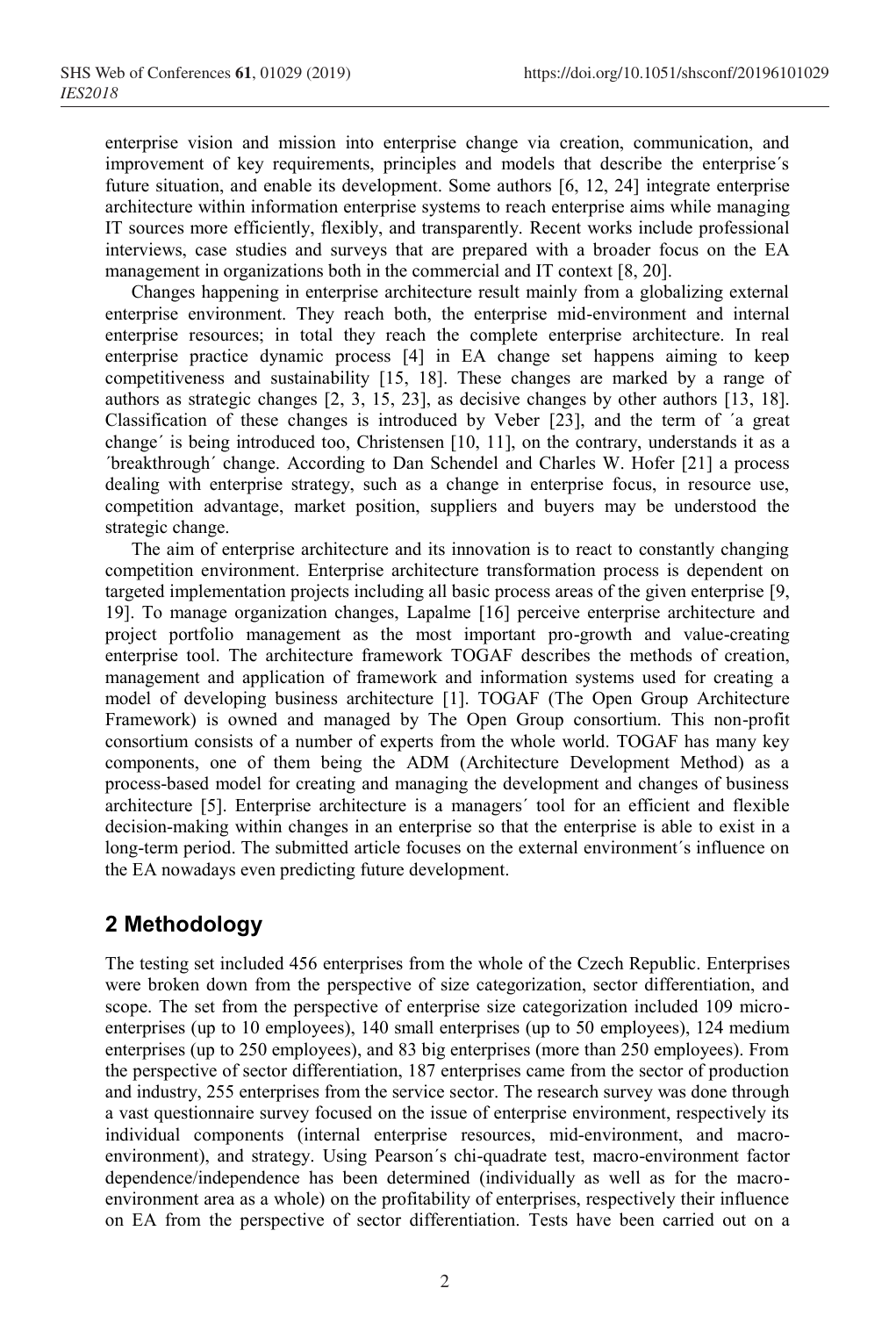standard level of significance of 0.05, i.e. with reliability of 95%. Research hypothesis relied in the assumption that factors analysed as significant from the perspective of enterprise profitability reflect the need of their stabilization or change within enterprise architecture, at the same time.

Prediction, respectively what significance enterprise top managers assign to individual macro-enterprise factors in the future, was tested as well. For each manager, their total deviation from the optimal model via quadrate loss function may be determined. Based on this, 60 of the best top managers, 30 from the service sector and 30 from production enterprise sector were chosen. These managers were trusted in future development predictions. Within prediction determination, average values of individual variables from a subset were calculated, used further as a prediction of the optimal macro-environment situation in the future.

#### **3 Results and Discussion**

The following tables (table 1 and 2) state the results of macro-environment dependence factors on enterprise profitability, respectively on necessary changes in EA for industry and production sector (table 1) and Service Sector (table 2). Tab. 1 shows that none of the analysed factors has proven statistically significant value. In the rate of obsolescence of means of production and technology transfer, a higher influence on EA changes may be assumed. These factors have been also mentioned frequently within structured interviews with representatives of top management. Results of related internal enterprise resource analyses and mid-environment, which are not the subject of this contribution, have indicated a significantly higher importance in internal enterprise resources in comparison to macro-environment factors.

In service sector (table 2), the following factors influencing the change of EA have been proven: enterprise lifecycle, tax policy, the rate of obsolescence of services provided, inflation, and technology transfer.

| <b>Macro-environment Factors</b>                   | p-Value | Chi-Quadrate |
|----------------------------------------------------|---------|--------------|
| Demographic Development                            | 0.8687  | 3.8694       |
| Income Distribution                                | 0.419   | 8.1499       |
| Lifestyle                                          | 0.4067  | 8.2793       |
| Level of Education                                 | 0.7105  | 5.4322       |
| Citizen Mobility                                   | 0.7181  | 5.3632       |
| Leisure Time Approaches                            | 0.8195  | 4.3982       |
| Governmental Expenditures on Research, Development | 0.9651  | 2.4259       |
| New Patents, Discoveries                           | 0.6297  | 6.1569       |
| <b>Technology Transfer</b>                         | 0.2526  | 10.18        |
| Rate of obsolescence of the means of production    | 0.108   | 13.1142      |
| <b>GDP</b> Development                             | 0.4945  | 7.3971       |
| <b>Interest Rates</b>                              | 0.864   | 3.9235       |
| Inflation                                          | 0.7114  | 5.4248       |
| Enterprise Lifecycle                               | 0.3301  | 9.1464       |
| Unemployment                                       | 0.9358  | 2.9769       |

| Table 1. Dependence of macro-environment factors on profitability, respectively changes in EA |                                                          |  |  |
|-----------------------------------------------------------------------------------------------|----------------------------------------------------------|--|--|
|                                                                                               | enterprises operating in production and industry sector. |  |  |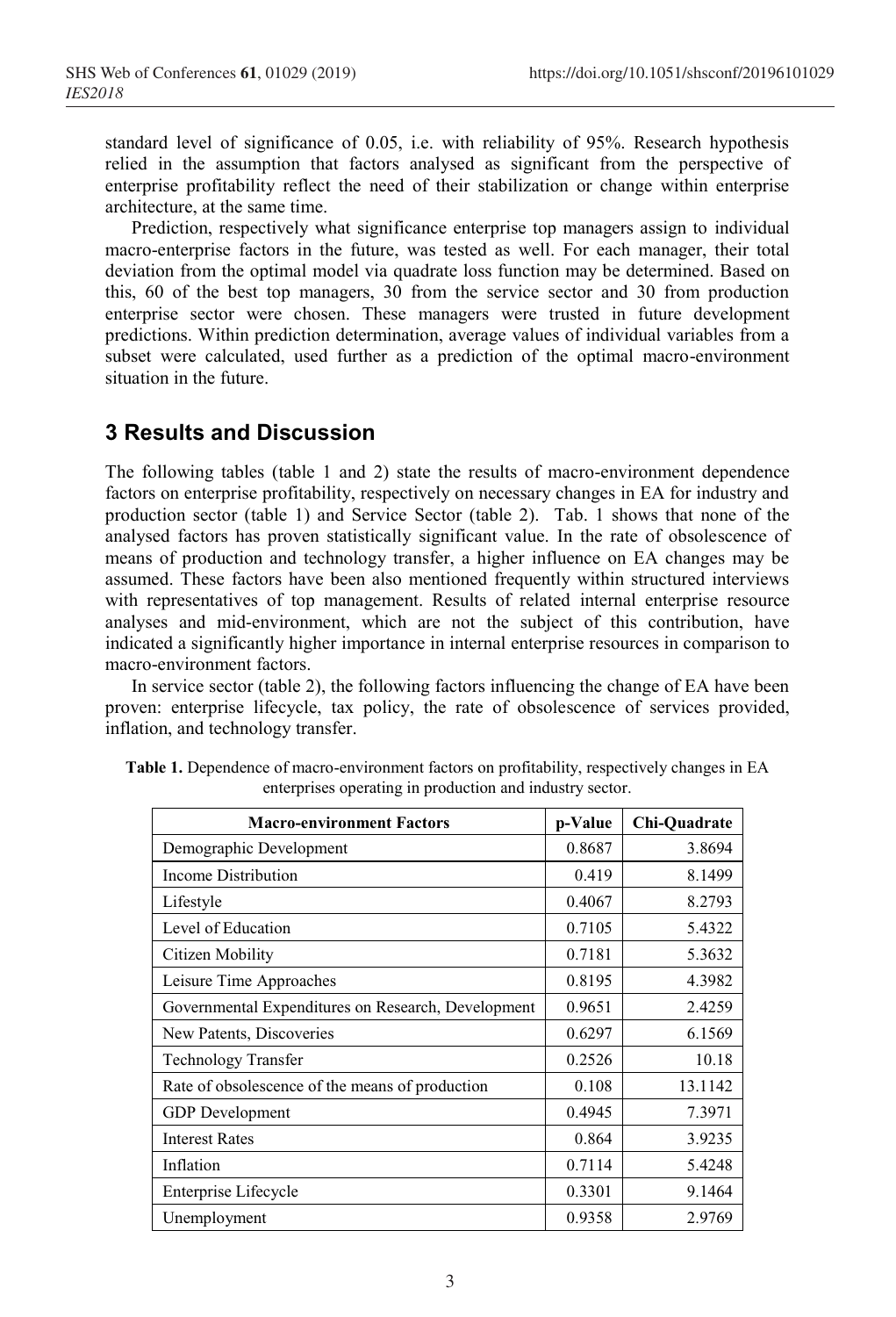| Government Stability     | 0.7162 | 5.3809 |
|--------------------------|--------|--------|
| Foreign Trade Regulation | 0.8432 | 4.1514 |
| Tax Policy               | 0.3843 | 8.5207 |
| Legislation              | 0.4224 | 8.1139 |

Source: Authors.

**Table 2.** Macro-environment factor dependence on profitability, respectively EA changes in enterprises operating in service sector

| <b>Macro-environment Factors</b>                   | p-Value  | Chi-Quadrate |
|----------------------------------------------------|----------|--------------|
| Demographic Development                            | 0.6355   | 4.3049       |
| Income Distribution                                | 0.5733   | 6.6636       |
| Lifestyle                                          | 0.7021   | 5.5089       |
| Level of Education                                 | 0.05759  | 12.2029      |
| <b>Citizen Mobility</b>                            | 0.2911   | 7.334        |
| Leisure Time Approaches                            | 0.4484   | 5.7791       |
| Governmental Expenditures on Research, Development | 0.3557   | 8.8434       |
| New Patents, Discoveries                           | 0.05365  | 15.2954      |
| <b>Technology Transfer</b>                         | 0.01552  | 18.8799      |
| Rate of Service Obsolescence                       | 0.01499  | 18.9758      |
| <b>GDP</b> Development                             | 0.2726   | 7.5549       |
| <b>Interest Rates</b>                              | 0.1738   | 8.9965       |
| Inflation                                          | 0.01514  | 15.7527      |
| Enterprise Life Cycle                              | 0.003161 | 8.1819       |
| Unemployment                                       | 0.4159   | 8.1819       |
| Government Stability                               | 0.1104   | 13.0415      |
| Foreign Trade Regulation                           | 0.02244  | 14.7326      |
| Tax Policy                                         | 0.0148   | 15.8122      |
| Legislation<br>$     -$                            | 0.05753  | 12.2059      |

Source: Authors.

Tested factors were organized into 4 basic areas: socio-cultural, technological, economical, and political-legal. Table 3 states the dependence of the above-mentioned areas as a total on profitability (EA change) of enterprises.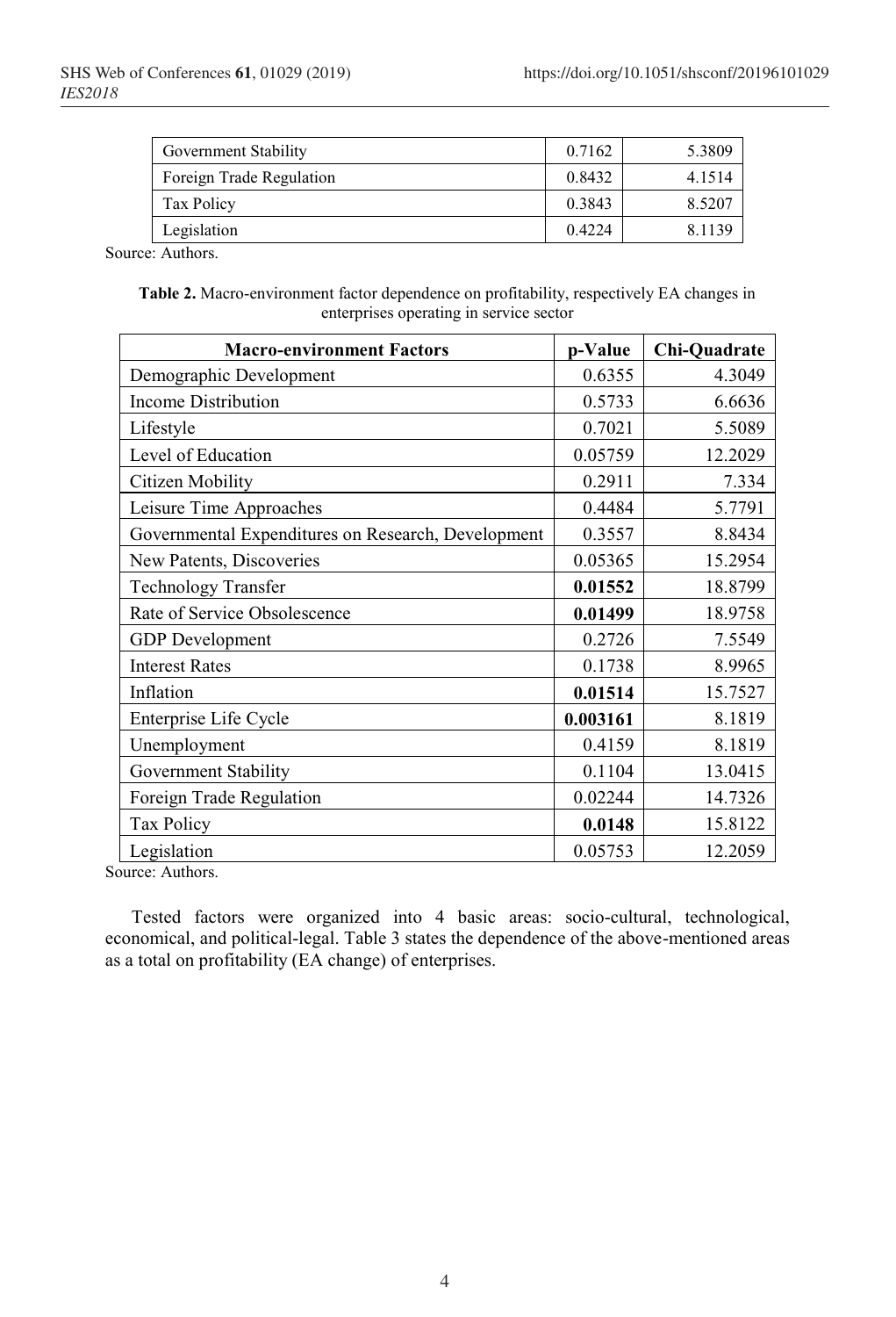| <b>Factors</b>                        | p-Value       | Chi-Quadrate |  |
|---------------------------------------|---------------|--------------|--|
| <b>Production and Industry Sector</b> |               |              |  |
| Socio-Cultural                        | 0.5791        | 4.7287       |  |
| Technological                         | 0.04612       | 12.812       |  |
| Economical                            | 0.06491       | 11.8708      |  |
| <b>Political-Legal</b>                | 0.03092       | 13.887       |  |
| Service Sector                        |               |              |  |
| Socio-Cultural                        | 0.02671       | 14.2751      |  |
| <b>Technological</b>                  | 0.00000003647 | 45.5452      |  |
| Economical                            | 0.000001417   | 37.4832      |  |
| <b>Political</b>                      | 0.000003536   | 35.4432      |  |

**Table 3.** Dependence of macro-enterprise areas on profitability, respectively changes in EA enterprises.

Source: Authors.

As opposed to results within an individual evaluation of each factor independently, significant values were proved in technological and political-legal area, in all areas for service sector, in a group factor rating (see table 3). In production sector an assumption may be made that mainly the technological area including the innovation process, and politicallegal area are significant ones, in service sector, a higher level of interdependence between this sector and macro-environment, and the straightforward effect of its factors on EA changes.

Another part of the research was focused on predicting optimal situation of macroenvironment from the perspective of opinion level to managers (table 4). As it has been suggested by prediction outcomes, in both sectors tested significant changes may be expected, different in individual sectors, in both individual factor significance as well as the intensity of their action.

In production and industry sector, technology transfer and intellectual property may be understood as future core factors. Follow-up important factors include also macroeconomic indicators (interest rates, inflation, GDP development), factors from the sociocultural area are relatively significant as well. In service sector, enterprise life cycle, income distribution, technology transfer and level of education belong among core factors.

Despite a great sector differentiation, a range of common factors that will have to be solved within EA, may be found. As the results suggest, some factors will be necessary to be strengthened via EA changes, some stabilized, in some factors their current meaning will be lowered and rather harmonized with other follow-up factors.

During a detailed analysis of macro-environment factors, fears of economic cycle change and succession of economic recession begin to appear in managers´ approaches throughout both sectors. A growing influence of macro-indicators, anti-crisis and progrowth factors, such as technology transfer, patent or enterprise life cycle may be set as examples. The importance of these factors, however, should be of core character, these factors should play a significant role in the change of enterprise architecture.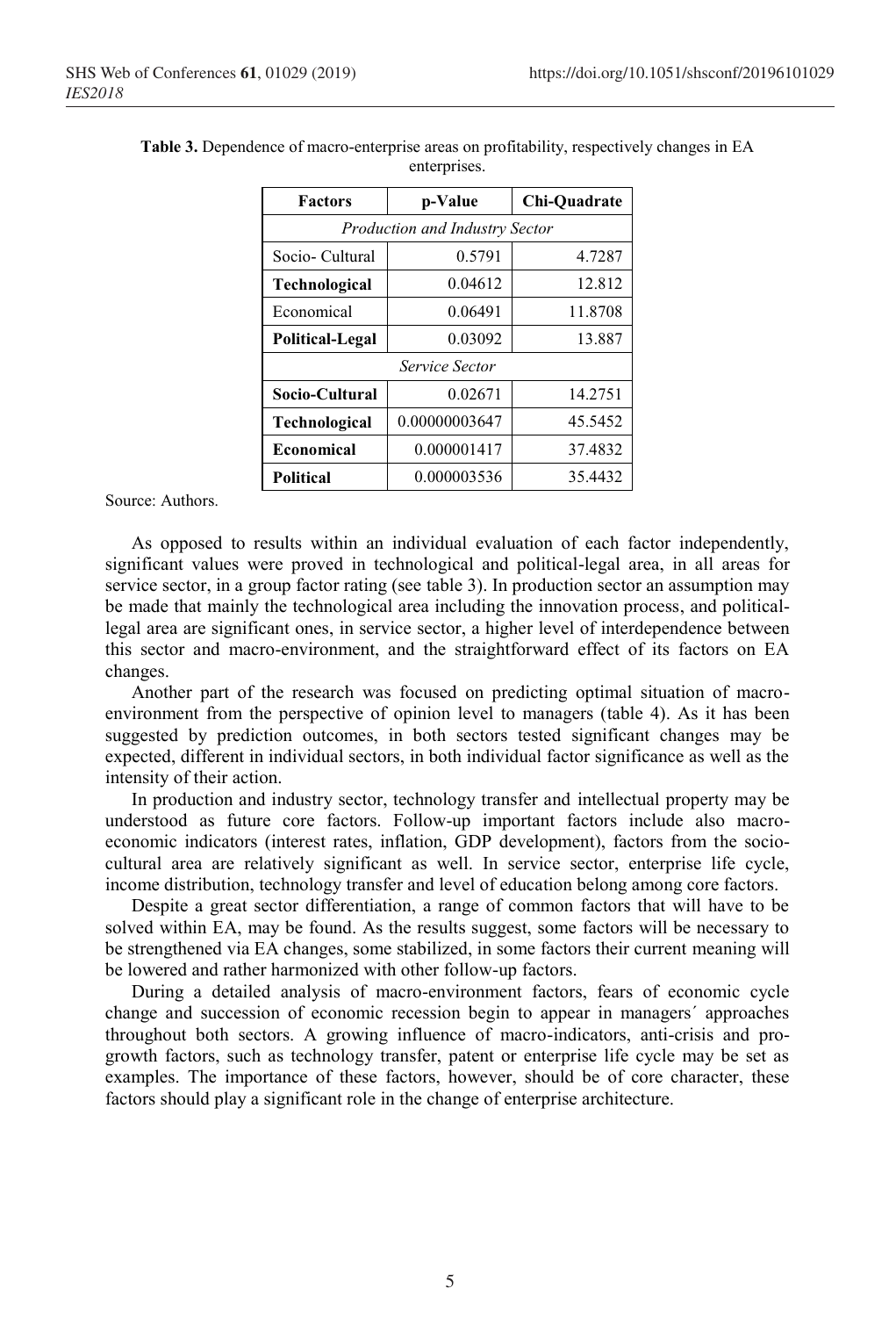Governmental Expenditures on Research,

| <b>Macro-environment Factors</b>       | <b>Variable Average Values</b><br>for Production and<br><b>Industry Sector</b> | Variable Average<br><b>Values for Service</b><br><b>Sector</b> |
|----------------------------------------|--------------------------------------------------------------------------------|----------------------------------------------------------------|
| Demographic Development                | 2.566667                                                                       | 2.666667                                                       |
| Income Distribution                    | 2.666667                                                                       | 2.766667                                                       |
| Lifestyle                              | 2.666667                                                                       | 2.6                                                            |
| Level of Education                     | 2.533333                                                                       | 2.7                                                            |
| Citizen Mobility                       | 2.666667                                                                       | 2.566667                                                       |
| Leisure Time Approaches                | 2.666667                                                                       | 2.533333                                                       |
| Governmental Expenditures on Research, | 2.633333                                                                       | 2.666667                                                       |

| Table 4. Macro-environment Optimal Situation Prediction from the Perspective of Opinion Levels of |
|---------------------------------------------------------------------------------------------------|
| Managers from the Perspective of Sector Differentiation                                           |

| <b>New Patents</b>                            | 2.733333 | 2.666667 |
|-----------------------------------------------|----------|----------|
| Degree of Obsolescence of Means of Production | 2.733333 | 2.766667 |
| Degree of Obsolescence of Means of Production | 2.433333 | 2.666667 |
| <b>GDP</b> Development                        | 2.633333 | 2.633333 |
| <b>Interest Rates</b>                         | 2.733333 | 2.666667 |
| Inflation                                     | 2.633333 | 2.466667 |
| Enterprise Life Cycle                         | 2.666667 | 2.9      |
| Unemployment                                  | 2.466667 | 2.5      |
| Government Stability                          | 2.566667 | 2.6      |
| Foreign Market Regulation                     | 2.5      | 2.633333 |
| <b>Tax Policy</b>                             | 2.5      | 2.433333 |
| Legislation                                   | 2.466667 | 2.4      |

Source: Authors.

# **4 Conclusion**

Results from the external factor research within the context of changes in enterprise architecture may be perceived as input and orientational, for the research survey was happening at a period of a significant economic growth, and this fact did influence the value of outputs obtained in real terms. Despite this statement, the following conclusions may be made:

- Based on the prediction of future situation, significant changes in enterprise architecture may be expected, relying mainly in the change of significance of individual factors, but also in the intensity of these changes and their effect. Sector enterprise differentiation is being strictly projected within these changes.
- In production and industry sector, significant factors of EA changes may be understood from the current perspective as well as prediction mainly by factors from the technological area (technology transfer and the degree of obsolescence of means of production).
- EA changes in service sector will be caused, in the future, by factors blending through all macro-environment areas tested, mainly within the enterprise life cycle, income distribution, and technology transfer. Changes will be increased by demographic development, governmental expenditures and research expenditures,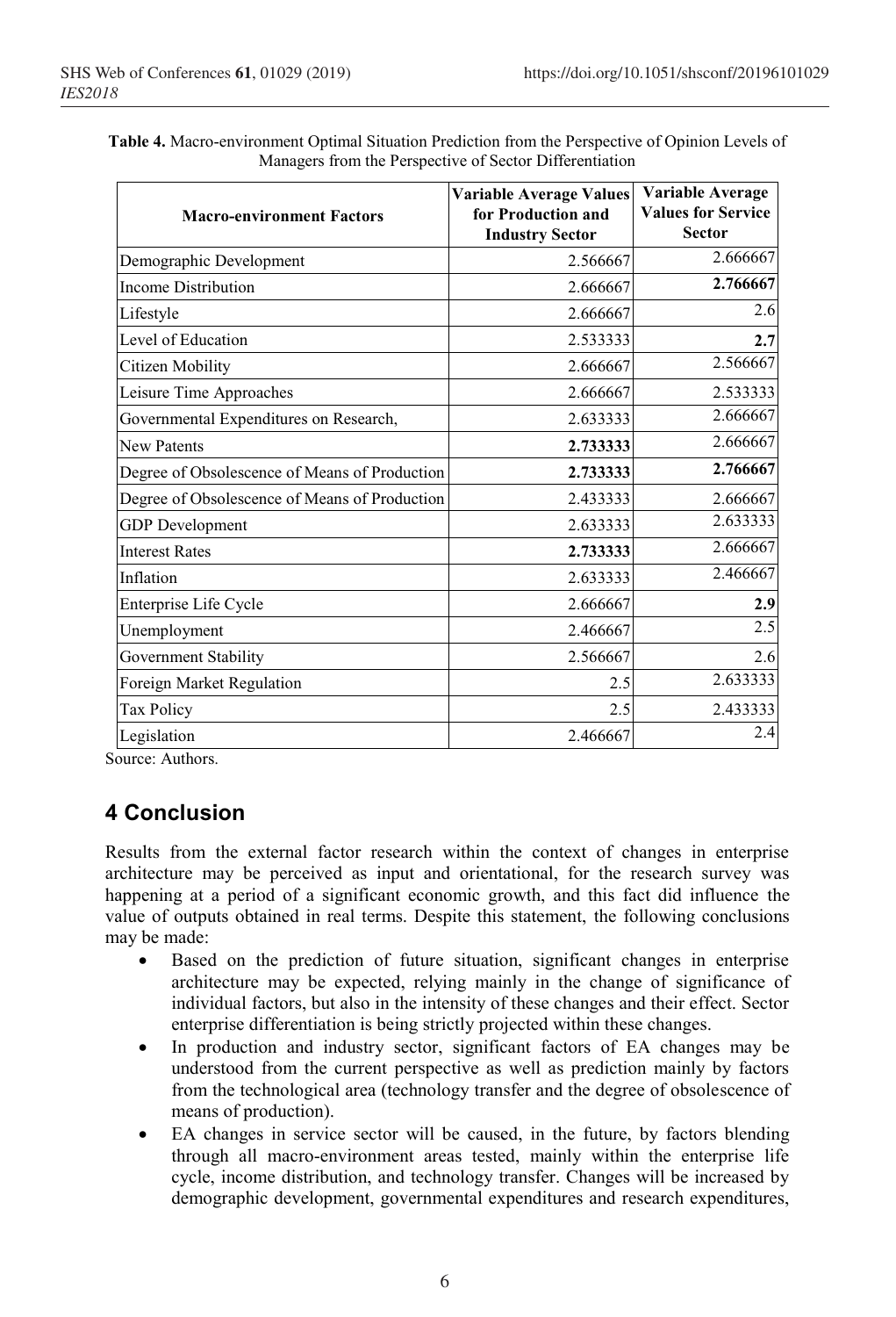the area of intellectual property, the degree of obsolescence of means of production, and the level of interest rates.

Theses with similar focus do not commonly occur in expert printing, authors are, however, aware of the heaviness, and the up-to-date characteristics of this issue. They do believe that once finished, the outputs may be used while ensuring the competitiveness of Czech enterprises, perhaps their stabilization, and while preparing for a period of time when economic growth is less intense and pro-growth.

#### **References**

- 1. E. Amalia, H. Supriadi, Development of enterprise architecture in university using TOGAF as framework. *AIP Conference Proceedings* [online], **1855**, 1, Available at: https://aip.scitation.org/doi/abs/10.1063/1.4985527 (2017)
- 2. R. Bevan, *Change Making: Tactics and Resources for Managing Organizational Change.* CreateSpace Independent Publishing Platform, (2011)
- 3. R. L. Daft, *Organization Theory and Design.* Cengage Learning, (2007)
- 4. Y. Doz, M. Kosonen, *Fast Strategy. How Strategic Agility Will Help You Stay Ahead of the Game.* FT Press, (2011)
- 5. A. Ferrugento, A. Rocha, Evolution of Methodological Proposals for the Development of Enterprise Architecture. *New Contributions in Information Systems and Technologies,* 351-359, (2018)
- 6. F. Gampfer, A. Jürgens, M. Müller, R. Buchkremer, Past, current and future trends in enterprise architecture: A view beyond the horizon. *Computers in Industry*, **100**, 70-84, (2018)
- 7. I. Gartner, *Enterprise Architecture (EA) | Gartner IT Glossary. IT Dictionary, IT Terms | Gartner IT Glossary* [online], Available at: http://www.gartner.com/itglossary/enterprise-architecture-ea/ (2012)
- 8. B. T. Hazen, R. V. Bradley, J. E. Bell, J. In, T. A. Byrd, Enterprise architecture: A competence-based approach to achieving agility and firm performance*. International Journal of Production Economics,* **193**, 556-577, (2017)
- 9. M. Hugoson, et al., Enterprise architecture design principles and business-driven IT management. *International Conference on Business Information Systems,* **57**, 144-155, (2010)
- 10. C. M. Christensen, *The Innovator's Dilemma: When New Technologies Cause Great Firms to Fail.* HighBridge Audio, Abridged edition, (2006)
- 11. C. M. Christensen, J. Grossman, J. Hwang, *The Innovator's Prescription: A Disruptive Solution for Health Care.* McGraw-Hill Education, (2009)
- 12. E. Kaoutar, B. Bounabat, Strategic Alignment Assessment Based on Enterprise Architecture. *International Conference on Information Management and Evaluation*, 179-187, (2010)
- 13. J. P Kotter, Leading Change: Why Transformation Efforts Fail. *Harward Business Review*, (1995)
- 14. J. P Kotter, *Srdce změny: Skutečné příběhy o tom, jak lidé mění své organizace.*  Management Press, (2003)
- 15. J. P. Kotter, *Vedení procesu změny.* Management Press, (2004)
- 16. J. Lapalme, *Three Schools of Thought on Enterprise Architecture.* IEEE Computer Society, (2012)